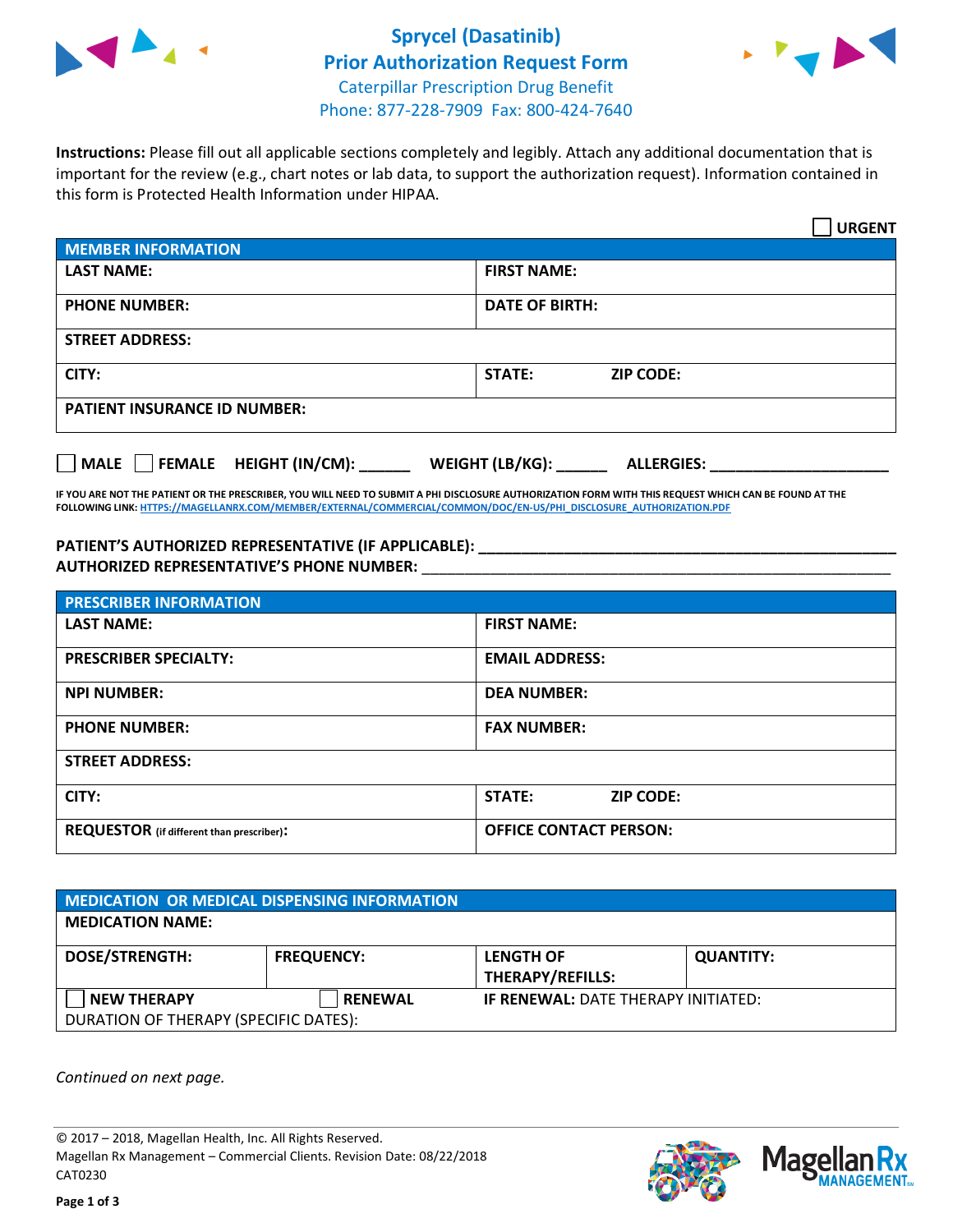



| <b>MEMBER'S LAST NAME:</b> NAME:                                                                                   | <b>MEMBER'S FIRST NAME:</b>                                                                                                                                                                                   |                                             |  |  |
|--------------------------------------------------------------------------------------------------------------------|---------------------------------------------------------------------------------------------------------------------------------------------------------------------------------------------------------------|---------------------------------------------|--|--|
|                                                                                                                    | 1. HAS THE PATIENT TRIED ANY OTHER MEDICATIONS FOR THIS CONDITION?                                                                                                                                            | YES (if yes, complete below)  <br><b>NO</b> |  |  |
| <b>MEDICATION/THERAPY (SPECIFY</b>                                                                                 | <b>DURATION OF THERAPY (SPECIFY</b>                                                                                                                                                                           | <b>RESPONSE/REASON FOR</b>                  |  |  |
| DRUG NAME AND DOSAGE):                                                                                             | DATES):                                                                                                                                                                                                       | <b>FAILURE/ALLERGY:</b>                     |  |  |
|                                                                                                                    |                                                                                                                                                                                                               |                                             |  |  |
|                                                                                                                    |                                                                                                                                                                                                               |                                             |  |  |
|                                                                                                                    |                                                                                                                                                                                                               |                                             |  |  |
| <b>2. LIST DIAGNOSES:</b>                                                                                          |                                                                                                                                                                                                               | <b>ICD-10:</b>                              |  |  |
| □ Acute lymphoblastic lymphoma<br>□ Chronic myeloid leukemia (CML)                                                 |                                                                                                                                                                                                               |                                             |  |  |
| □ Other Diagnosis___________________ICD-10 Code(s):____________________________                                    |                                                                                                                                                                                                               |                                             |  |  |
|                                                                                                                    |                                                                                                                                                                                                               |                                             |  |  |
|                                                                                                                    | 3. REQUIRED CLINICAL INFORMATION: PLEASE PROVIDE ALL RELEVANT CLINICAL INFORMATION TO SUPPORT A                                                                                                               |                                             |  |  |
| PRIOR AUTHORIZATION.                                                                                               |                                                                                                                                                                                                               |                                             |  |  |
| For acute lymphoblastic lymphoma, answer the following:                                                            |                                                                                                                                                                                                               |                                             |  |  |
| Yes $\Box$ No                                                                                                      | Does the patient have a diagnosis of Philadelphia chromosome-positive acute lymphoblastic leukemia (Ph+ALL)? $\Box$                                                                                           |                                             |  |  |
|                                                                                                                    |                                                                                                                                                                                                               |                                             |  |  |
|                                                                                                                    | Has the patient tried Gleevec (imatinib) or a cytotoxic chemotherapy agent and developed a resistance or                                                                                                      |                                             |  |  |
| intolerance to treatment?* □ Yes □ No                                                                              |                                                                                                                                                                                                               |                                             |  |  |
| *Provide supporting chart notes.                                                                                   |                                                                                                                                                                                                               |                                             |  |  |
|                                                                                                                    |                                                                                                                                                                                                               |                                             |  |  |
| For chronic myeloid leukemia (CML), answer the following:                                                          |                                                                                                                                                                                                               |                                             |  |  |
|                                                                                                                    | Does the patient have a newly diagnosed Philadelphia chromosome-positive (Ph+ or BCR-ABL+) chronic                                                                                                            |                                             |  |  |
| myelogenous leukemia (CML) in the chronic phase? □ Yes □ No                                                        |                                                                                                                                                                                                               |                                             |  |  |
|                                                                                                                    |                                                                                                                                                                                                               |                                             |  |  |
|                                                                                                                    | Does the patient have a diagnosis of chronic, accelerated, or blast phase CML? $\Box$ Yes $\Box$ No<br>If "yes" to the above question, has the patient tried Gleevec (imatinib) and developed a resistance or |                                             |  |  |
| intolerance to treatment?* □ Yes □ No                                                                              |                                                                                                                                                                                                               |                                             |  |  |
| *Provide supporting chart notes.                                                                                   |                                                                                                                                                                                                               |                                             |  |  |
|                                                                                                                    |                                                                                                                                                                                                               |                                             |  |  |
| <b>Reauthorization:</b>                                                                                            |                                                                                                                                                                                                               |                                             |  |  |
| If this is a reauthorization request, answer the following questions:                                              |                                                                                                                                                                                                               |                                             |  |  |
| Has the patient had a positive tumor response (i.e., cytogenetic or hematologic) to Sprycel?* $\Box$ Yes $\Box$ No |                                                                                                                                                                                                               |                                             |  |  |
| *Please provide supporting documentation.                                                                          |                                                                                                                                                                                                               |                                             |  |  |
| Select if the patient has the following diagnosis:                                                                 |                                                                                                                                                                                                               |                                             |  |  |
| $\Box$ Chronic myelogenous leukemia (CML) in the chronic phase                                                     |                                                                                                                                                                                                               |                                             |  |  |
| □ Chronic, accelerated, or blast phase chronic myelogenous leukemia (CML)                                          |                                                                                                                                                                                                               |                                             |  |  |
| □ Philadelphia chromosome-positive acute lymphoblastic leukemia (Ph+ALL)                                           |                                                                                                                                                                                                               |                                             |  |  |
|                                                                                                                    |                                                                                                                                                                                                               |                                             |  |  |
| Are there any other comments, diagnoses, symptoms, medications tried or failed, and/or any other information the   |                                                                                                                                                                                                               |                                             |  |  |
| physician feels is important to this review?                                                                       |                                                                                                                                                                                                               |                                             |  |  |
|                                                                                                                    |                                                                                                                                                                                                               |                                             |  |  |
|                                                                                                                    |                                                                                                                                                                                                               |                                             |  |  |